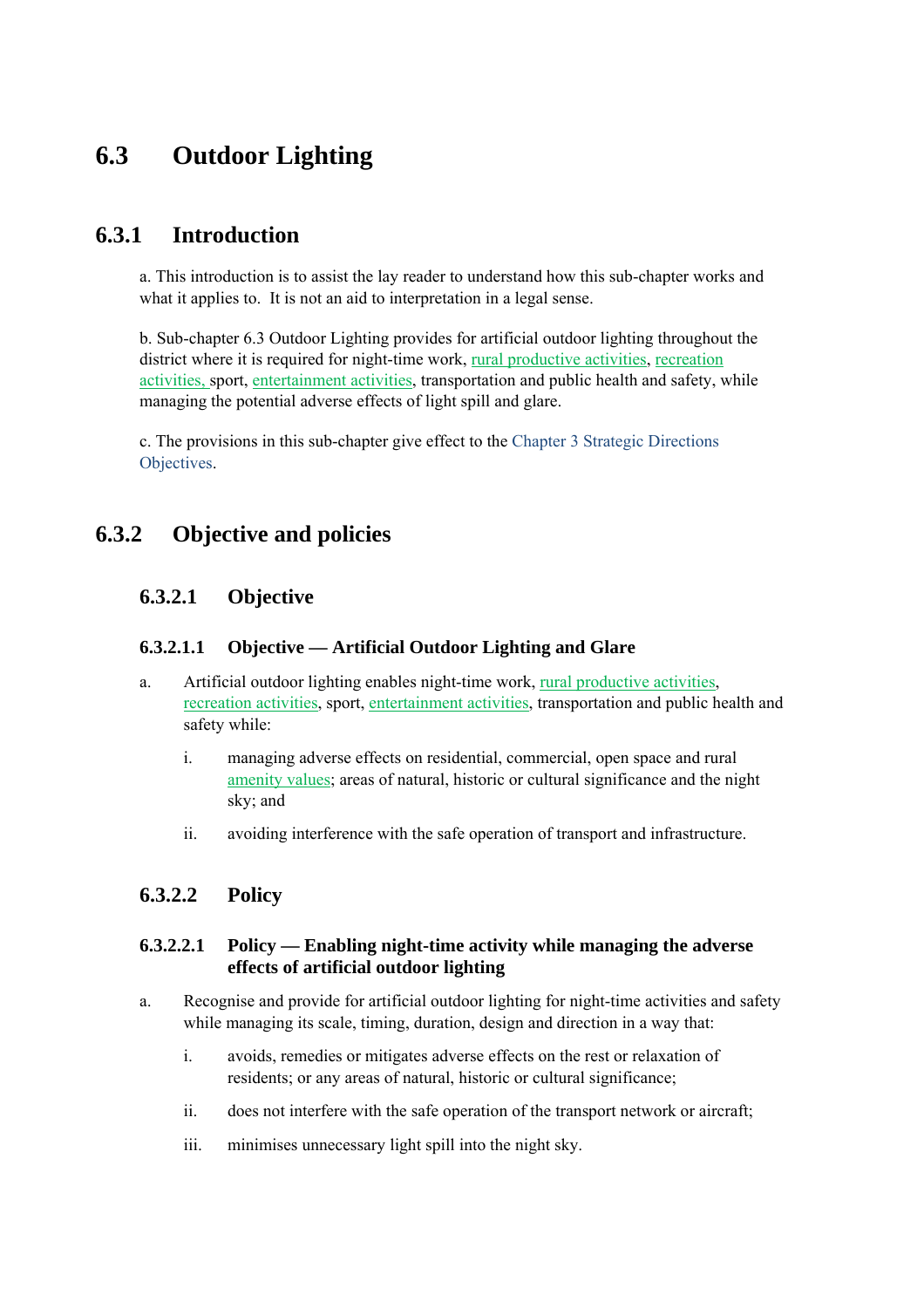# **6.3.3 How to interpret and apply the rules**

- a. The rules that apply to artificial outdoor lighting in all zones are contained in:
	- i. The activity status tables (including activity specific standards) in Rule 6.3.4 Control of Glare;
	- ii. The activity status tables (including activity specific standards) in Rule 6.3.5 Control of Light Spill; and
	- iii. The Light Spill Standards by Zone in Rule 6.3.6.
- b. The following activities generating light spill or glare are exempt from Rules 6.3.4 and 6.3.5:
	- i. temporary lighting for the purposes of emergency response or public safety, including lighting from emergency response vehicles, lighting at the scene of an emergency and lighting of emergency service facilities in response to an emergency;
	- ii. reflected glare from structures or vehicles;
	- iii. glare from the lights of vehicles, trains, trams and aircraft; and
	- iv. light spill and glare from traffic signals and navigation aids.
- c. Activities involving artificial outdoor lighting are also subject to the rules in the relevant zone chapters.
- d. The activity status tables, rules and standards in the following chapters also apply to activities involving artificial outdoor lighting (where relevant):
	- i. Natural Hazards;
	- ii.The other sub-chapters of General Rules and Procedures;
	- iii.Transport;
	- iv.Subdivision, Development and Earthworks;
	- v. Natural and Cultural Heritage;
	- vi. Utilities and Energy; and
	- vii. Hazardous Substances and Contaminated Land.
- e. Illuminated signage is also subject to the controls on illuminated signage in Subchapter 6.8 Signs.
- f. The standards for lux spill shall be measured and assessed in accordance with Standard AS4282-1997 (Control of the Obtrusive Effects of Outdoor Lighting).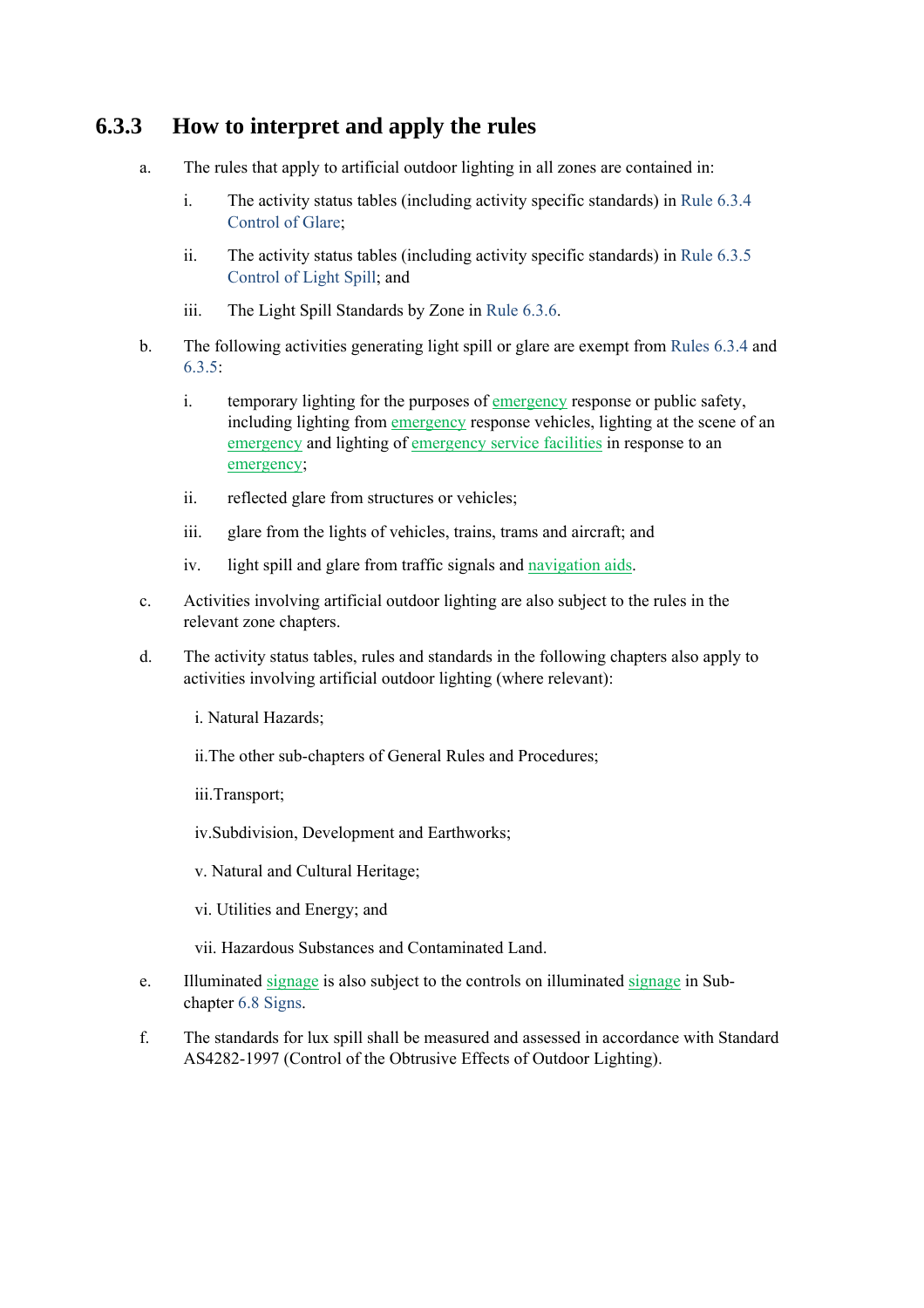# **6.3.4 Rules - Activity status tables — Control of glare**

#### **6.3.4.1.1 Permitted activities**

a. The activities listed below are permitted activities if they meet the activity specific standards set out in the following table and the activity specific standards in Rule 6.3.5 Control of Light Spill.

b. Activities may also be restricted discretionary or non-complying as specified in Rules 6.3.4.3, 6.3.4.5 and 6.3.5.3.

| <b>Activity</b> |                                                                                                                    | <b>Activity specific standards</b>                                                                                                                                                                                                                                                                                             |  |
|-----------------|--------------------------------------------------------------------------------------------------------------------|--------------------------------------------------------------------------------------------------------------------------------------------------------------------------------------------------------------------------------------------------------------------------------------------------------------------------------|--|
| <b>P1</b>       | Any activity<br>involving artificial<br>outdoor lighting,<br>other than<br>activities specified<br>in Rule 6.3.4.5 | a. All fixed exterior lighting shall, as far as practicable, be aimed,<br>adjusted and/or screened to direct lighting away from the<br>windows of habitable spaces of sensitive activities, other than<br>residential units located in industrial zones, so that the obtrusive<br>effects of glare on occupants are minimised. |  |
|                 | NC1 or NC2.                                                                                                        | b. Artificial outdoor lighting shall not result in a greater than 2.5<br>lux spill (horizontal or vertical) into any part of a major arterial<br>road or minor arterial road or arterial route identified in<br>Appendix 7.12 where this would cause driver distraction.                                                       |  |
|                 |                                                                                                                    | Advice note:<br>See Appendix 6.11.13 for guidance on lighting design to<br>1.<br>reduce light spill and glare.                                                                                                                                                                                                                 |  |

#### **6.3.4.1.2 Controlled activities**

There are no controlled activities.

### **6.3.4.1.3 Restricted discretionary activities**

a. The activities listed below are restricted discretionary activities.

b. Discretion to grant or decline consent and impose conditions is restricted to the matters of discretion set out in Rule 6.3.7, as set out in the following table.

| <b>Activity</b> |                                                                                           |                                                                                                                                                                                    | The Council's discretion shall be<br>limited to the following matters: |
|-----------------|-------------------------------------------------------------------------------------------|------------------------------------------------------------------------------------------------------------------------------------------------------------------------------------|------------------------------------------------------------------------|
| RD1             | Any activity listed in Rule 6.3.4.1 P1 that does not meet<br>activity specific standard a |                                                                                                                                                                                    | a. Amenity – Rule $6.3.7.1$                                            |
| RD <sub>2</sub> | a.                                                                                        | Any activity listed in Rule 6.3.4.1 P1 that does<br>not meet activity specific standard b                                                                                          | a. Transport safety – Rule<br>6372                                     |
|                 | $\mathbf{b}$ .                                                                            | Any application arising from this rule shall not<br>be publicly notified and shall be limited notified<br>only to the road-controlling authority (absent its<br>written approval). |                                                                        |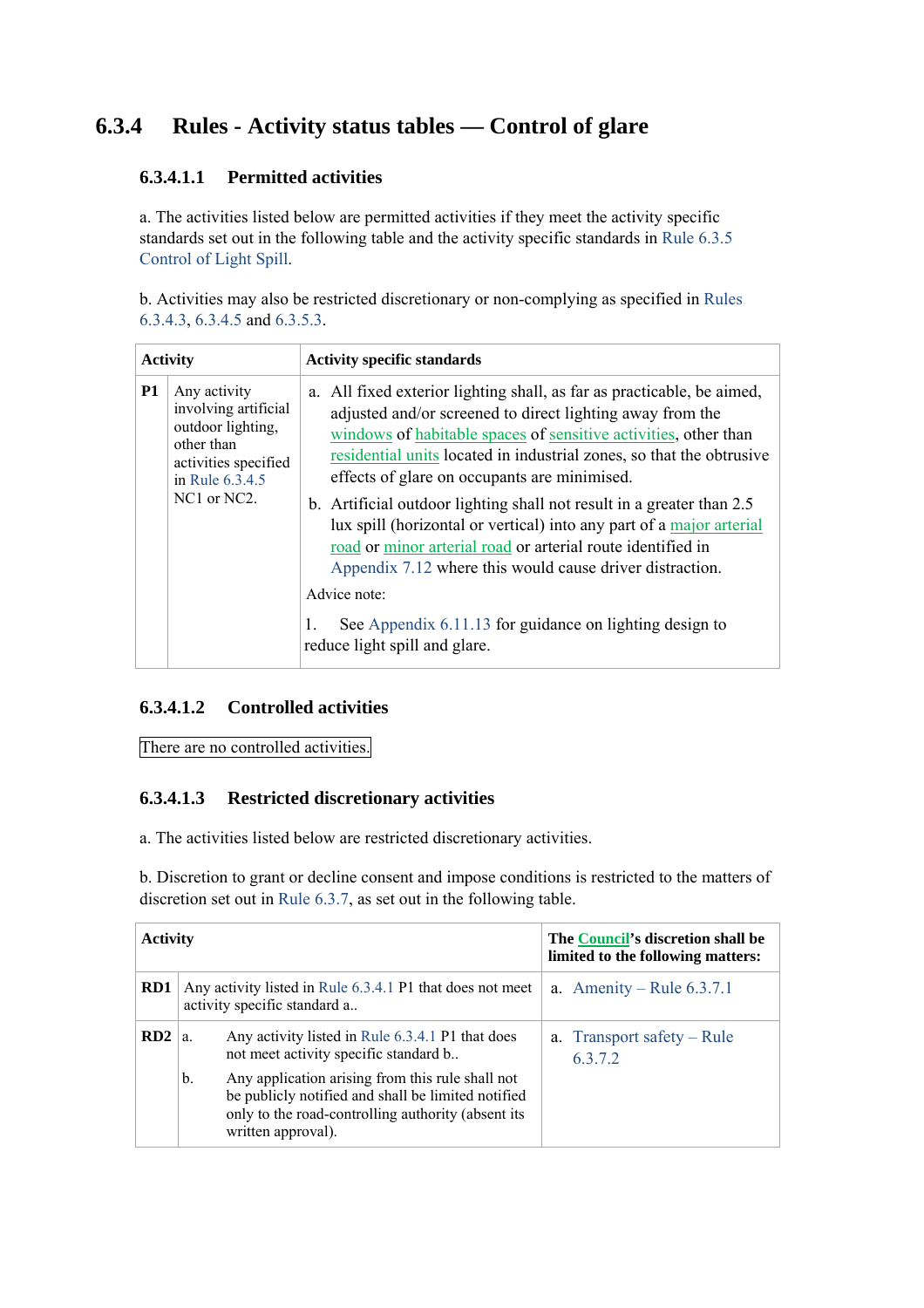#### **6.3.4.1.4 Discretionary activities**

There are no discretionary activities.

#### **6.3.4.1.5 Non-complying activities**

a. The activities listed below are non-complying activities.

| <b>Activity</b> |                                                                                                                                                                                                                                                  |  |  |
|-----------------|--------------------------------------------------------------------------------------------------------------------------------------------------------------------------------------------------------------------------------------------------|--|--|
| NC <sub>1</sub> | Any activity that results in a greater than 2.5 lux spill (horizontal or vertical) into any land<br>outside the Specific Purpose (Airport) Zone that is within 500 metres of the threshold of a<br>runway at Christchurch International Airport. |  |  |
| NC <sub>2</sub> | Any non-aeronautical ground lights in the areas shown in Appendix 6.11.7.4 that shine<br>above the horizontal.                                                                                                                                   |  |  |

#### **6.3.4.1.6 Prohibited activities**

There are no prohibited activities.

# **6.3.5 Rules - Activity status tables — Control of Light Spill**

#### **6.3.5.1.1 Permitted activities**

a. The activities listed below are permitted activities if they meet the activity specific standards set out in the following table and the activity specific standards in Rule 6.3.4 Control of Glare.

b. Activities may also be restricted discretionary or non-complying as specified in Rules 6.3.5.3, 56.3.5.5 and 6.3.5..

| <b>Activity</b> |                                                          | <b>Activity specific standards</b>                                 |                                                                                                                                                                                                                                                                                                                                                                                                                                                         |  |
|-----------------|----------------------------------------------------------|--------------------------------------------------------------------|---------------------------------------------------------------------------------------------------------------------------------------------------------------------------------------------------------------------------------------------------------------------------------------------------------------------------------------------------------------------------------------------------------------------------------------------------------|--|
| <b>P1</b>       | Any activity<br>involving outdoor<br>artificial lighting | $\mathbf{1}$ .<br>$\overline{\mathbf{11}}$ .<br>Advice note:<br>1. | a. Any outdoor artificial lighting shall comply:<br>with the light spill standards in Rule 6.3.6 as relevant to the<br>zone in which it is located, and;<br>where the light from an activity spills onto another site in a<br>zone with a more restrictive standard, the more restrictive<br>standard shall apply to any light spill received at that site.<br>See Appendix 6.11.13 for guidance on lighting design to reduce light<br>spill and glare. |  |

#### **6.3.5.1.2 Controlled activities**

There are no controlled activities.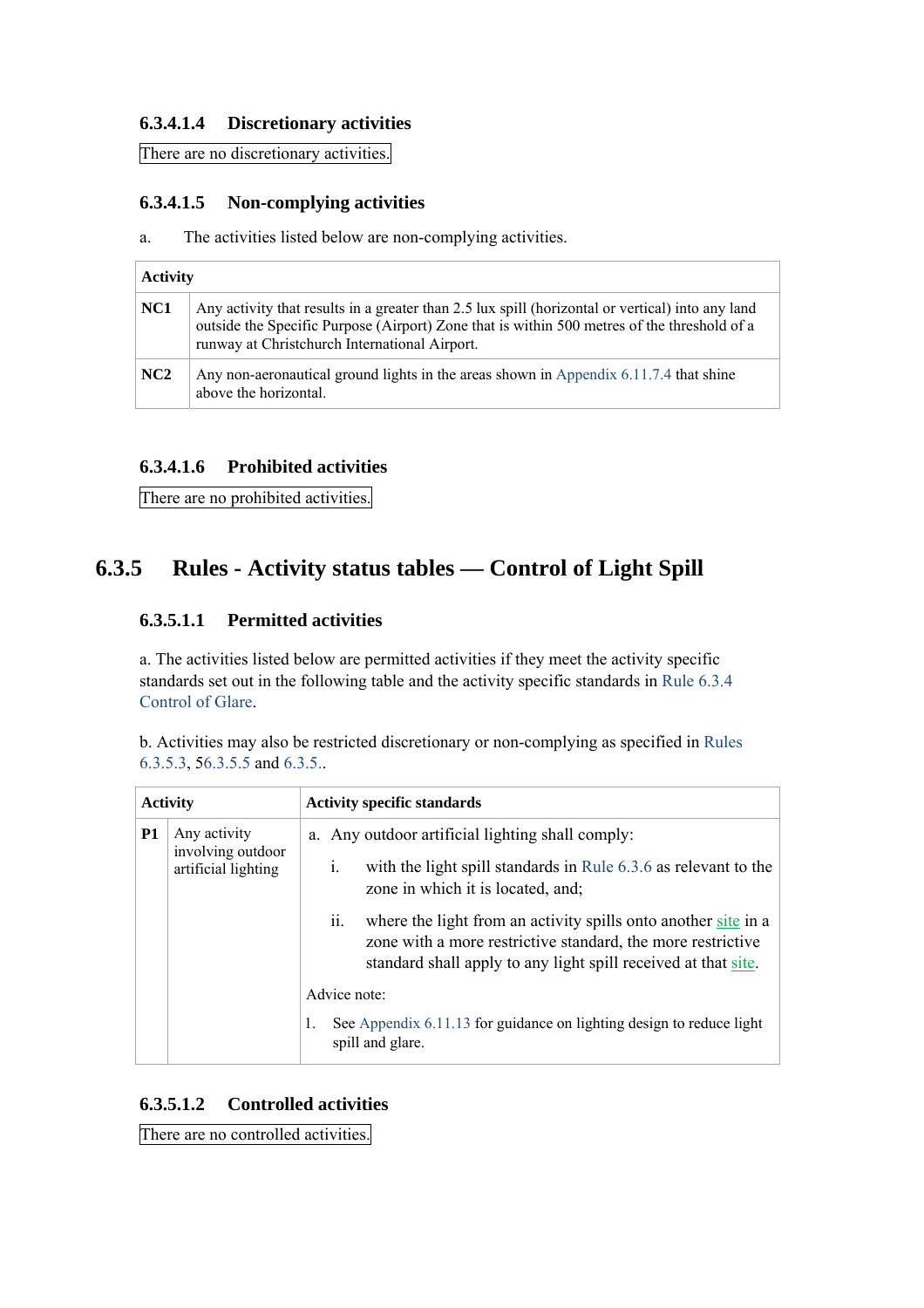#### **6.3.5.1.3 Restricted discretionary activities**

a. The activities listed below are restricted discretionary activities.

b. Discretion to grant or decline consent and impose conditions is restricted to the matters of discretion set out in Rule 6.3.7, as set out in the following table.

| Activity |                                                                                                | The <b>Council's</b> discretion shall be<br>limited to the following matters: |  |
|----------|------------------------------------------------------------------------------------------------|-------------------------------------------------------------------------------|--|
| RD1      | Any activity listed in Rule $6.3.5.1$ P1 that does not<br>meet the activity specific standard. | a. Amenity – Rule $6.3.7.1$                                                   |  |

#### **6.3.5.1.4 Discretionary activities**

There are no discretionary activities.

#### **6.3.5.1.5 Non-complying activities**

There are no non-complying activities.

#### **6.3.5.1.6 Prohibited activities**

There are no prohibited activities.

## **6.3.6 Rules - Light Spill Standards by Zone**

- a. The added horizontal or vertical illuminance from the use of artificial outdoor lighting must not exceed the limits in the following table of light spill standards by zone, when measured or calculated 2 metres within the boundary of any adjacent site.
- b. Where a site is divided by a zone boundary, each part of the site shall be treated as a separate site for the purpose of the standards contained in the following table of light spill standards by zone.

## **Table 6.3.6.1 - Light Spill Standards by Zone**

| Zone or scheduled activity |                                               | <b>Permitted lux spill</b><br>(horizontal and vertical) |
|----------------------------|-----------------------------------------------|---------------------------------------------------------|
| i.                         | Open Space Coastal Zone                       | 4.0                                                     |
| ii.                        | Commercial Central City Business Zone         | 20.0                                                    |
| $\cdots$<br>111.           | Commercial zones, all other                   | 10.0                                                    |
| iv.                        | Residential Guest Accommodation Zone          | 5.0                                                     |
| V.                         | Industrial Park Zone; Industrial General Zone | 10.0                                                    |
| vi.                        | Industrial zones, all other                   | 20.0                                                    |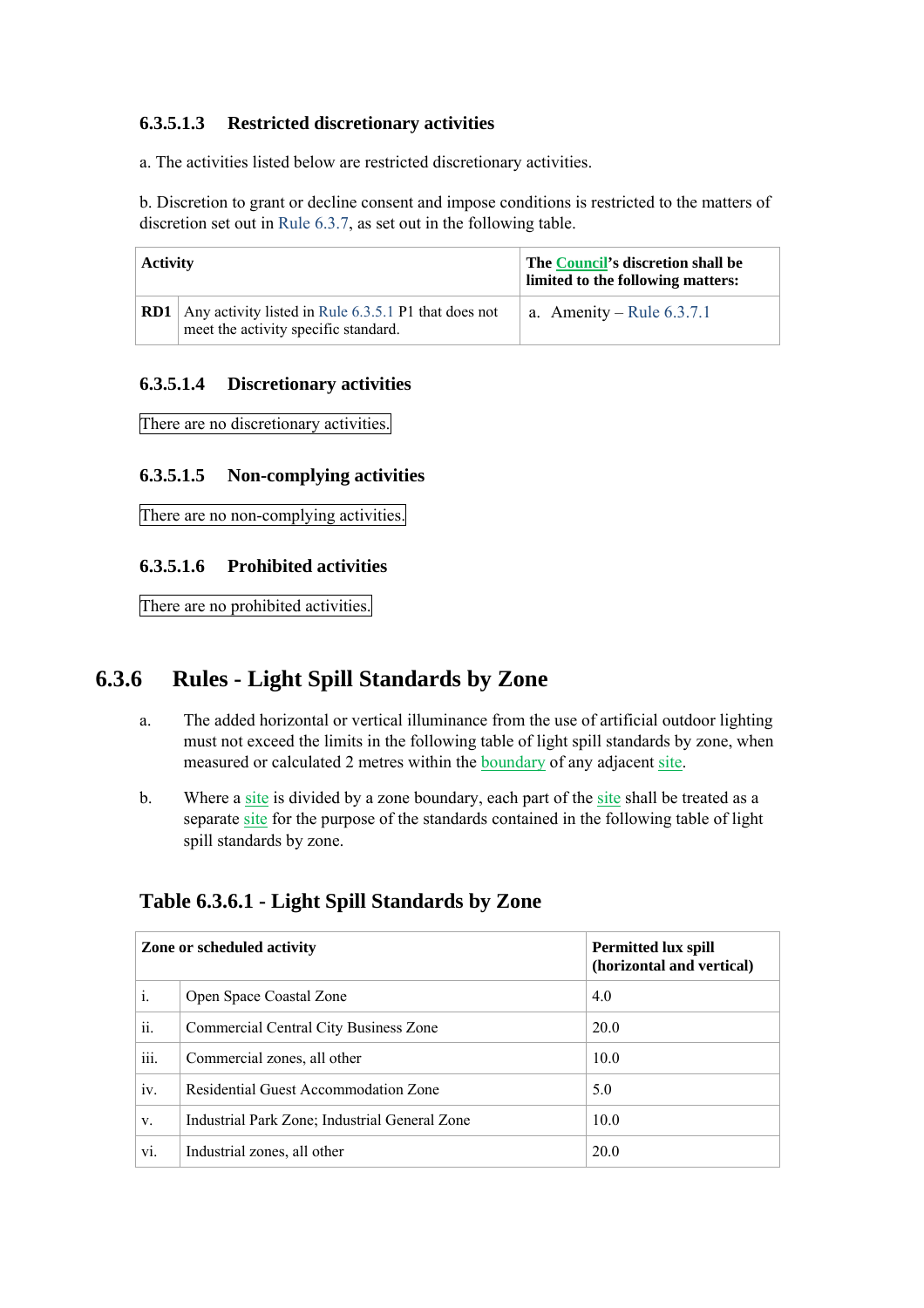|        | Zone or scheduled activity                                                                                                                                                                                                                             | <b>Permitted lux spill</b><br>(horizontal and vertical)                                                                     |
|--------|--------------------------------------------------------------------------------------------------------------------------------------------------------------------------------------------------------------------------------------------------------|-----------------------------------------------------------------------------------------------------------------------------|
| vii.   | Open Space Community Parks Zone; Open Space Natural<br>Zone; Open Space Water and Margins Zone and Avon River<br>Precinct/Te Papa Ōtākaro Zone                                                                                                         | 4.0                                                                                                                         |
| viii.  | Open Space zones, all other                                                                                                                                                                                                                            | 10.0                                                                                                                        |
| 1X.    | Papakāinga / Kāinga Nohoanga Zone                                                                                                                                                                                                                      | 4.0                                                                                                                         |
| X.     | Residential zones, all other                                                                                                                                                                                                                           | 4.0                                                                                                                         |
| xi.    | Rural Quarry Zone                                                                                                                                                                                                                                      | 10.0                                                                                                                        |
| xii.   | Rural zones, all other                                                                                                                                                                                                                                 | 10.0                                                                                                                        |
| xiii.  | Scheduled activities (taverns; service stations)                                                                                                                                                                                                       | 10.0                                                                                                                        |
| xiv.   | Scheduled activities, all other                                                                                                                                                                                                                        | 4.0                                                                                                                         |
| XV.    | Specific Purpose (Cemetery) Zone; Specific Purpose<br>(Hospital) Zone other than Christchurch Hospital; Specific<br>Purpose (School) Zone; Specific Purpose (Tertiary Education)<br>Zone; Specific Purpose (Flat Land Recovery) Zone                   | 4.0                                                                                                                         |
| xvi.   | Specific Purpose (Hospital) Zone - Christchurch Hospital;<br>Specific Purpose (Golf Resort) Zone; Specific Purpose<br>(Ruapuna Motorsport) Zone; Specific Purpose (Styx Mill Road<br>Transfer Station) Zone; Specific Purpose (Defence Wigram)<br>Zone | 10.0                                                                                                                        |
| xvii.  | Specific Purpose (Airport) Zone                                                                                                                                                                                                                        | 20.0                                                                                                                        |
| xviii. | <b>Transport Zone</b><br>Advice note:<br>1.<br>Exemptions from this standard can be found in 6.3.3.                                                                                                                                                    | Activities in the Transport<br>Zone must meet the<br>standards for the zones in<br>which the adjacent sites are<br>located. |

# **6.3.7 Rules - Matters of discretion**

a. When considering applications for restricted discretionary activities, the Council's discretion to grant or decline consent, or impose conditions, is restricted to the matters over which discretion is restricted in the tables in Rules 6.3.4.3 and 6.3.5.3, and as set out for that matter below.

### **6.3.7.1 Amenity**

- a. The extent to which the timing, duration, direction, intensity, focus, design, height or type of lighting (e.g. moving or intermittent) create adverse effects on local amenity values, particularly where any of the above is likely to result in sleep disturbance or to restrict the reasonable use of outdoor living or recreation areas;
	- i. Reference shall be made where appropriate to Australian Standards AS 4282 1997 (Control of the Obtrusive Effects of Outdoor Lighting) to determine degrees of glare or discomfort and appropriate mitigation measures.